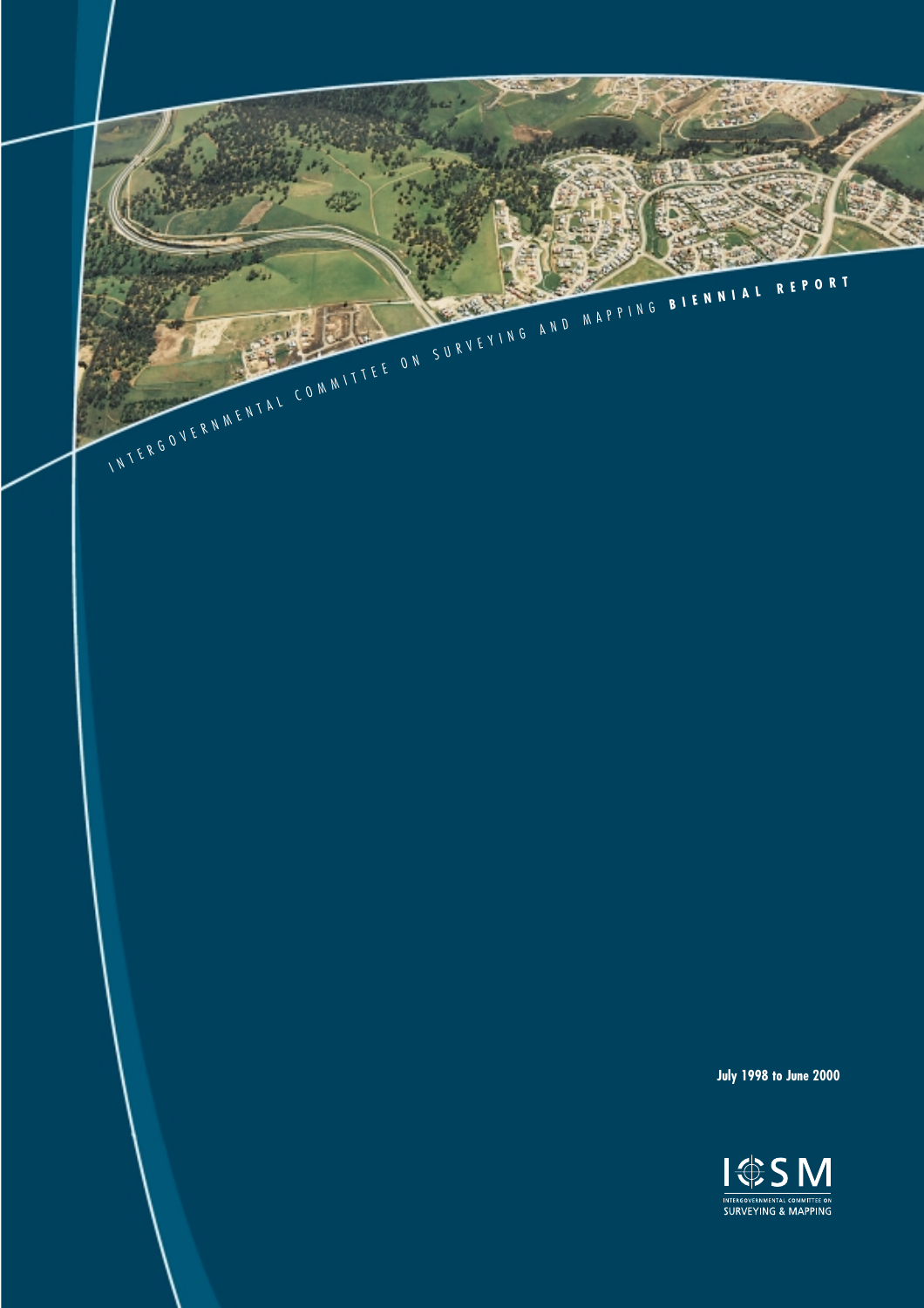**C <sup>O</sup> <sup>N</sup> <sup>T</sup> <sup>E</sup> <sup>N</sup> <sup>T</sup> <sup>S</sup>**

| Foreword                      |                                        |                            | 1  |
|-------------------------------|----------------------------------------|----------------------------|----|
| 1.                            | Background                             |                            | 2  |
| 2.                            | Role of ICSM                           |                            | 3  |
| 3.                            | Communication                          |                            | 4  |
| 4.                            | Australian Spatial Data Infrastructure |                            | 5  |
| 5.                            | <b>Working Groups</b>                  |                            | 6  |
|                               | 5.1                                    | Geodesy                    | 6  |
|                               | 5.2                                    | Geocentric Datum Promotion | 6  |
|                               | 5.3                                    | Topographic Data           | 7  |
|                               | 5.4                                    | Cadastral Data             | 7  |
|                               |                                        | 5.5 Place Names            | 7  |
|                               | 5.6                                    | <b>Street Addressing</b>   | 8  |
|                               | 5.7                                    | Tides and Sea Level        | 8  |
|                               | 6.                                     | <b>Future Direction</b>    | 9  |
| <b>Financial Report</b><br>7. |                                        | 10                         |    |
|                               | 8.                                     | Membership                 | 11 |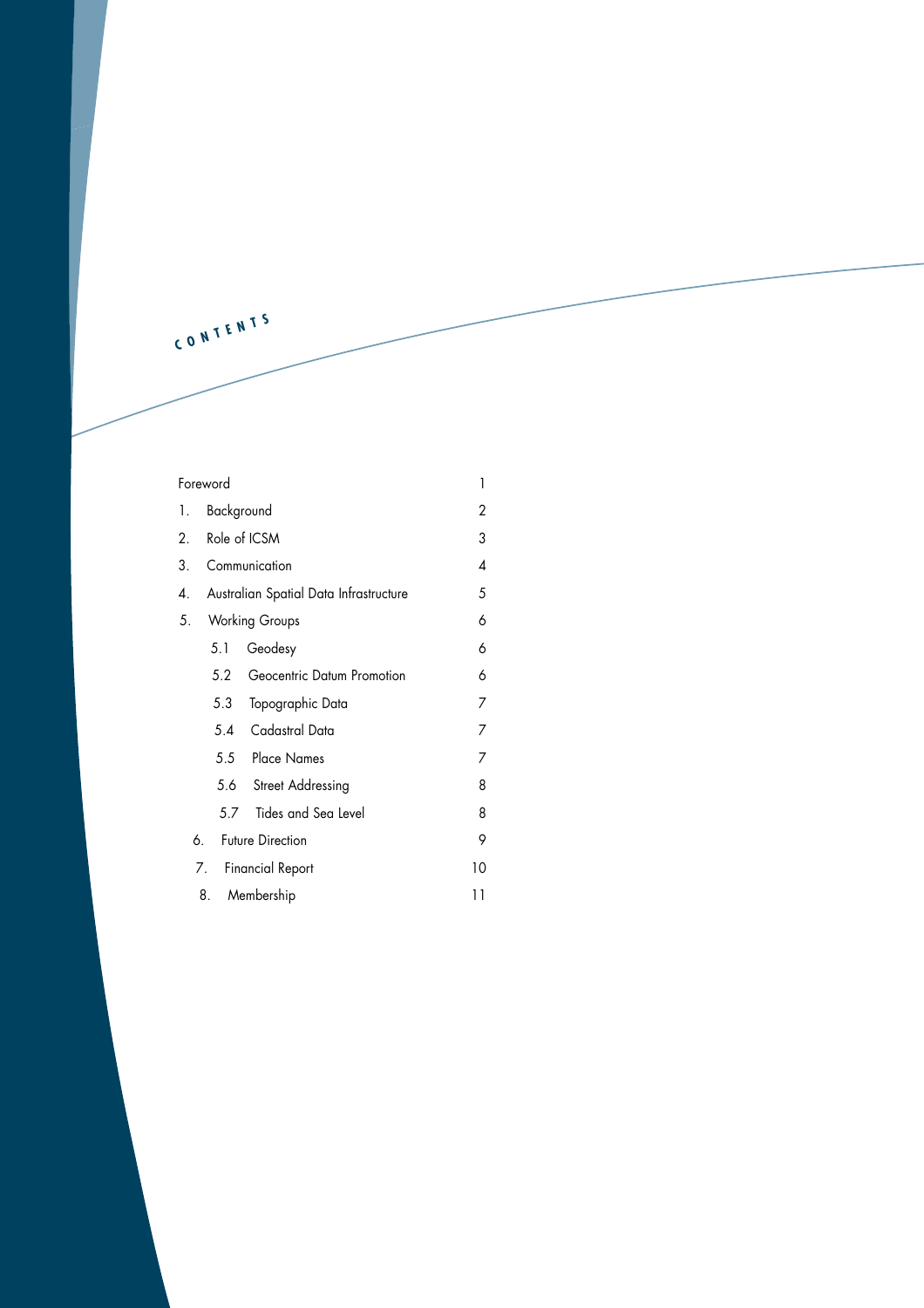<span id="page-2-0"></span>This report includes information about ICSM and covers ICSM's main activities for the period 1 July 1998 to 30 June 2000.

The Intergovernmental Committee on Surveying and Mapping (ICSM) comprises the heads of Australia's Commonwealth, State, Territory and Defence surveying, mapping and charting agencies. New Zealand is also a member of ICSM. ICSM provides a mechanism to establish standard protocols across jurisdictions and to avoid unnecessary duplication. It is also a forum to promote development of the latest technology and for the exchange of information and ideas in the national interest and between the two countries.

A significant achievement of ICSM has been the planning, promotion and implementation of a new horizontal datum for Australia, the Geocentric Datum of Australia (GDA). While the implementation commenced in the year 2000, the planning commenced more than a decade ago. Thanks to all who have contributed to the successful implementation of GDA.

The recent efforts of ICSM have been focussed upon the implementation of the ANZLIC initiative of developing an Australian Spatial Data Infrastructure (ASDI). The ASDI is providing an environment for informed decision-making, where users can readily access spatial information from authoritative sources, and integrate this information with other data to provide value added products and services.

ICSM has provided national leadership in the area of standards development to support the ASDI.

I would like to place on record my thanks to all who have contributed to the success of ICSM initiatives over the last two years. The members of various Working Groups and Technical Sub-Committees have produced a large number of quality reports and recommendations. ICSM members have vigorously debated issues of significance, and the ICSM Executive Officer has coordinated the activities of all the groups to ensure an excellent outcome.

Thank you to all who have so willingly given of their time and effort to produce the nationally significant outcomes that are detailed in this report.

While ICSM will continue to support ANZLIC's ASDI initiative, ICSM has identified a number of challenging issues to address in the future. These include:

- Building improved relationships with key stakeholders;
- ◗ Addressing issues surrounding the land and water interface; and
- Cadastral reform.

The successful development of these and the other issues identified in this report will ensure that ICSM continues to play a meaningful and relevant role in the Australian and New Zealand surveying and mapping Industry.

I wish to thank the previous chairman, Mr Rod Menzies for his support to me over the past two years, and offer the incoming chairman, Mr Peter Ramm, my support as he leads ICSM through the next two challenging years.

Graeme Rush *ICSM Chairman 1998–2000*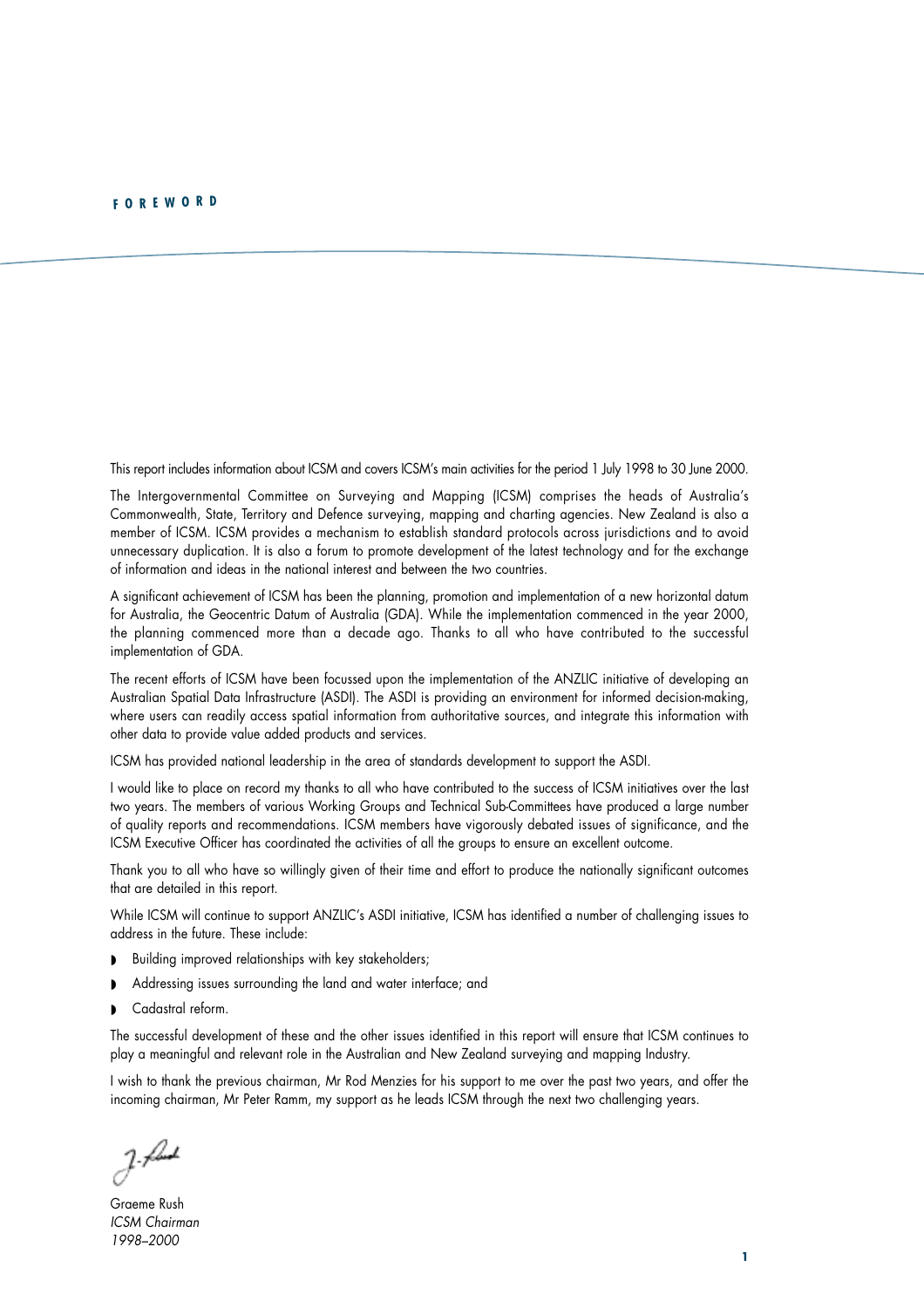The Intergovernmental Committee on Surveying and Mapping (ICSM) is the key coordinating body in Australia and New Zealand for surveying and mapping issues. ICSM provides a mechanism to establish standard protocols across jurisdictions and to avoid duplication of effort. It is also a forum to provide a consistent and modern approach to surveying, mapping and charting for national development and defence in Australia and New Zealand.

ICSM was established by the Australian Prime Minister, State Premiers, and the Chief Minister of the Northern Territory in 1988. Since then, Australian Capital Territory and New Zealand have joined. A prior body, the National Mapping Council (NMC), coordinated Australian mapping programs from 1945 to 1988.

ICSM is made up of Australia's Commonwealth, State, Territory and Defence surveying, mapping and hydrographic charting agencies. New Zealand joined ICSM as a full member in 1997 and its members represent both New Zealand civil and Defence mapping. The Committee meets twice a year. A Chairman is appointed from the Committee every two years. The Secretary of ICSM delivers secretariat and project support to the Committee and the ICSM working groups. The Secretariat was provided by AUSLIG during the reporting period.

Within ICSM, the following groups carry out projects and research for, and provide advice to ICSM, in their fields of expertise.

■ Geodesy Technical Sub-committee;

<span id="page-3-0"></span>**1 . <sup>B</sup> <sup>A</sup> <sup>C</sup> <sup>K</sup> <sup>G</sup> <sup>R</sup> <sup>O</sup> <sup>U</sup> <sup>N</sup> <sup>D</sup>**

- Geocentric Datum Promotions Working Group;
- Cadastral Data Technical Subcommittee ;
- Street Addressing Working Group;
- ◗ Topographic Data Working Group;
- ◗ Committee for Geographical Names in Australasia (CGNA); and
- ◗ Permanent Committee for Tides and Mean Sea Level (PCTMSL).

Membership of these working groups are from key government, academic and private organisations within Australia and New Zealand.

ICSM provides an important forum for the exchange of information and ideas in the national interest and for trans-Tasman matters.

Additional information can be found on the ICSM world wide web site (*www.anzlic.org.au/icsm/*).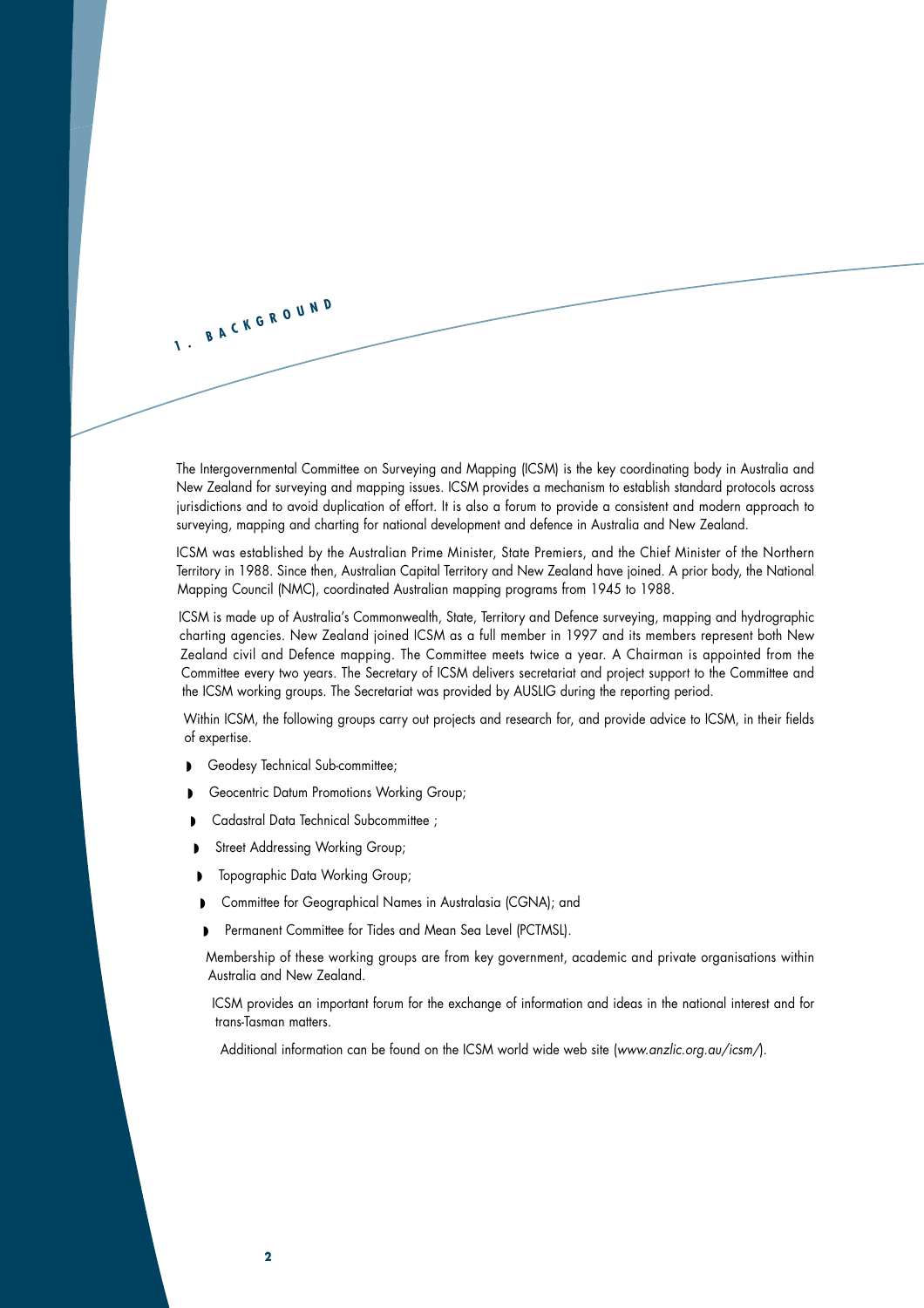#### <span id="page-4-0"></span>**2 . <sup>R</sup> <sup>O</sup> <sup>L</sup> <sup>E</sup>** O <sup>F</sup> <sup>I</sup> C S <sup>M</sup>

The role of ICSM is to provide leadership through coordination and cooperation in and to:

- ◗ Address national and international surveying, mapping and charting issues;
- ◗ Support the development and implementation of national and international standards for surveying, mapping and charting;
- ◗ Provide a national and trans-Tasman forum for identifying and developing surveying, mapping and charting policy and technology issues, and for the exchange of information on surveying, mapping and charting, and;
- ◗ Encourage and sponsor research into surveying, mapping and charting.

ICSM's core function is to coordinate and promote the development and maintenance of key national spatial data. ICSM carries out its role by meeting its objectives in the areas of:

- ◗ Geodesy;
- Topographic data;
- ◗ Hydrographic data;
- Cadastral Data;
- **D** Street Addressing;
- Tides and sea level;
- Geographical Names;
- ◗ Trans-Tasman cooperation; and
- $\blacksquare$  International links and liaison.

In addition to these activities over the past two years, ICSM has undertaken an extensive promotional campaign for the adoption of the new Geocentric Datum of Australia and New Zealand Geodetic Datum 2000. The promotional campaign has been coordinated through the ICSM Geocentric Datum Promotion Working Group and has targeted all sectors of the spatial data industry in Australia, New Zealand and internationally. This campaign is still running and is likely to continue until early in the year 2001.

ICSM's current Strategic Plan can be viewed at *www.anzlic.org.au/icsm/about/strategic.htm*, and comments on the plan are welcome at any time.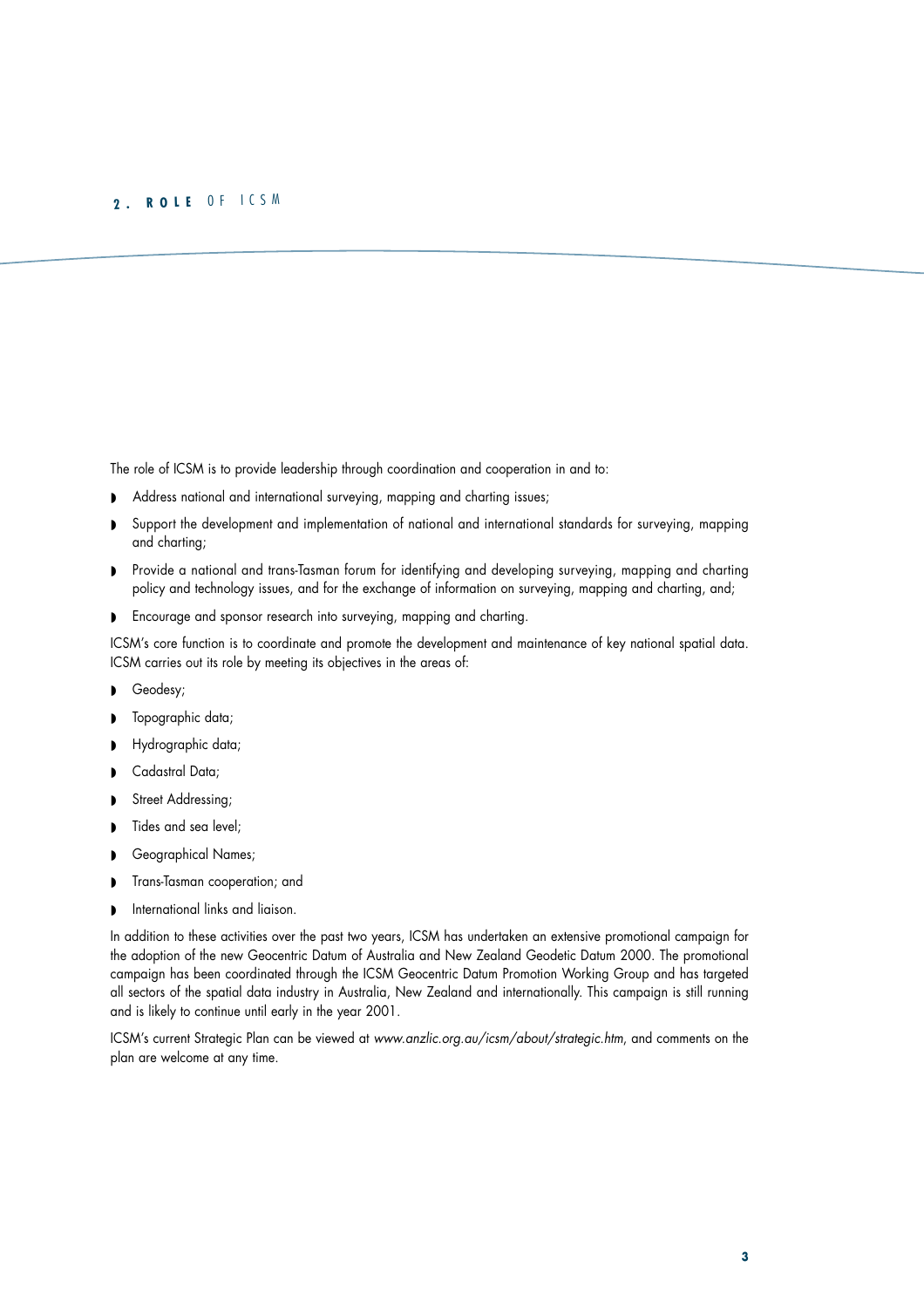<span id="page-5-0"></span>

ICSM is committed to providing information on its activities as well as seeking input from industry and interested groups. ICSM has adopted five main channels of communication:

- 1. Publishing material on the ICSM World Wide Web site, located at: *www.anzlic.org.au/icsm/*
- 2. Presenting papers and conducting workshops at industry seminars and conferences;
- 3. Producing issue specific publications for circulation to interested groups;
- 4. Publishing papers in industry journals; and

**4**

5. Developing close liaison and cooperation with other industry groups and users.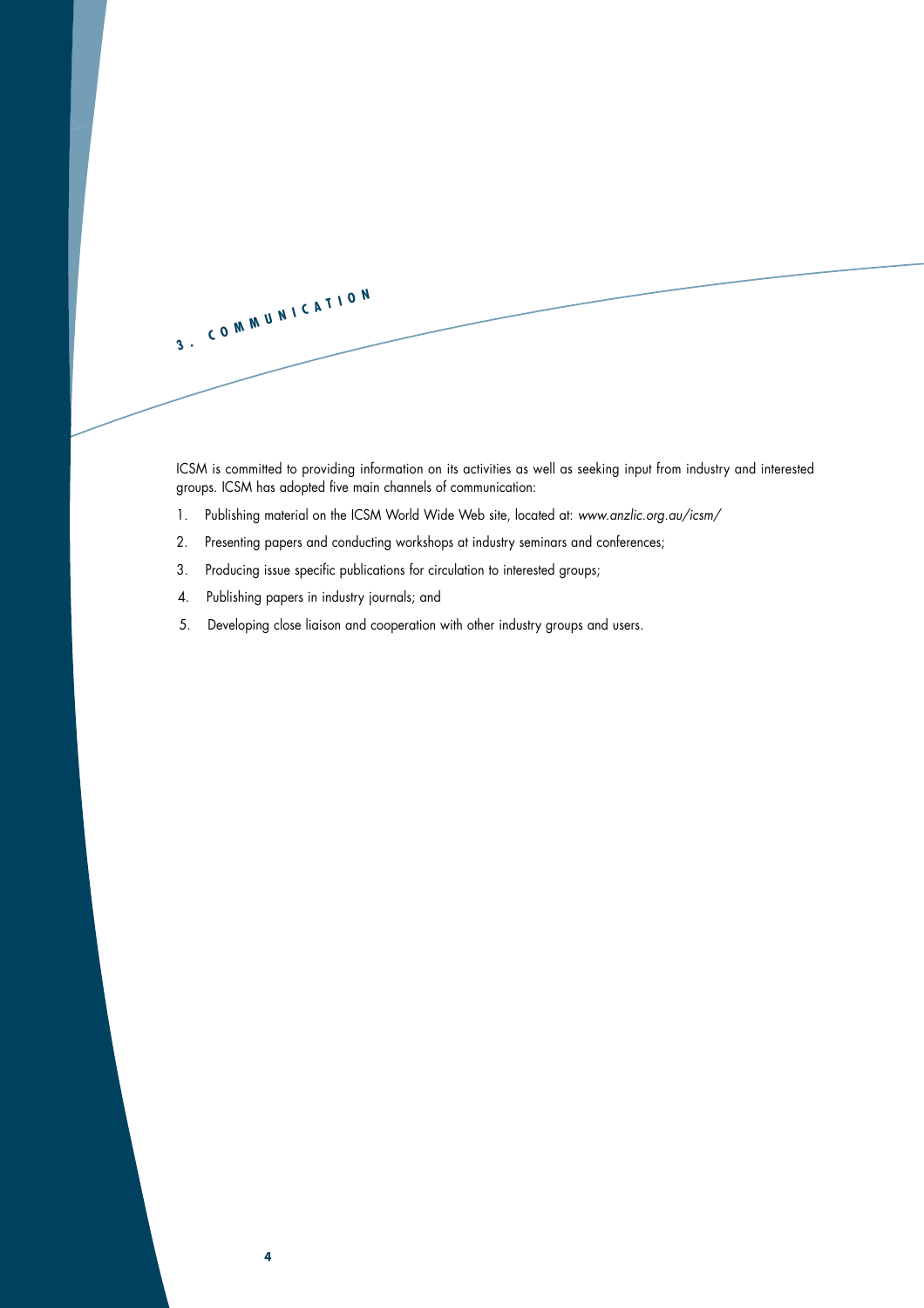## <span id="page-6-0"></span>**4 . <sup>A</sup> <sup>S</sup> <sup>D</sup> <sup>I</sup> —** <sup>A</sup> <sup>U</sup> <sup>S</sup> <sup>T</sup> <sup>R</sup> <sup>A</sup> <sup>L</sup> <sup>I</sup> <sup>A</sup> <sup>N</sup> <sup>S</sup> <sup>P</sup> <sup>A</sup> <sup>T</sup> <sup>I</sup> <sup>A</sup> <sup>L</sup> <sup>D</sup> <sup>A</sup> <sup>T</sup> <sup>A</sup> <sup>I</sup> <sup>N</sup> <sup>F</sup> <sup>R</sup> <sup>A</sup> <sup>S</sup> <sup>T</sup> <sup>R</sup> <sup>U</sup> <sup>C</sup> <sup>T</sup> <sup>U</sup> <sup>R</sup> <sup>E</sup>

ANZLIC is promoting the development and implementation of an Australian Spatial Data Infrastructure (ASDI). New Zealand has also moved in this direction.

ICSM has worked closely with ANZLIC in supporting the development and implementation of the ASDI. The working groups are developing the necessary data models, data dictionaries, associated guidelines and promotional strategies for cadastral, topographic, place name and street address data types.

ANZLIC has developed a model for the ASDI that comprises four core components:

- 1. Institutional framework comprising policy and administrative arrangements;
- 2. Technical standards defining the technical characteristics of the spatial (or geographic) datasets;
- 3. Fundamental datasets, the essential component of the ASDI, produced within the institutional framework and complying with the technical standards; and,
- 4. Distribution networks through which spatial datasets are made accessible to the community, in accordance with the agreed policy and standards.

Over the reporting period ICSM's core focus for the ASDI has been in:

- ◗ Geodesy;
- ◗ Spatial representation of topographic datasets;
- ◗ Spatial cadastre;
- Geographical names; and
- ◗ Street addressing.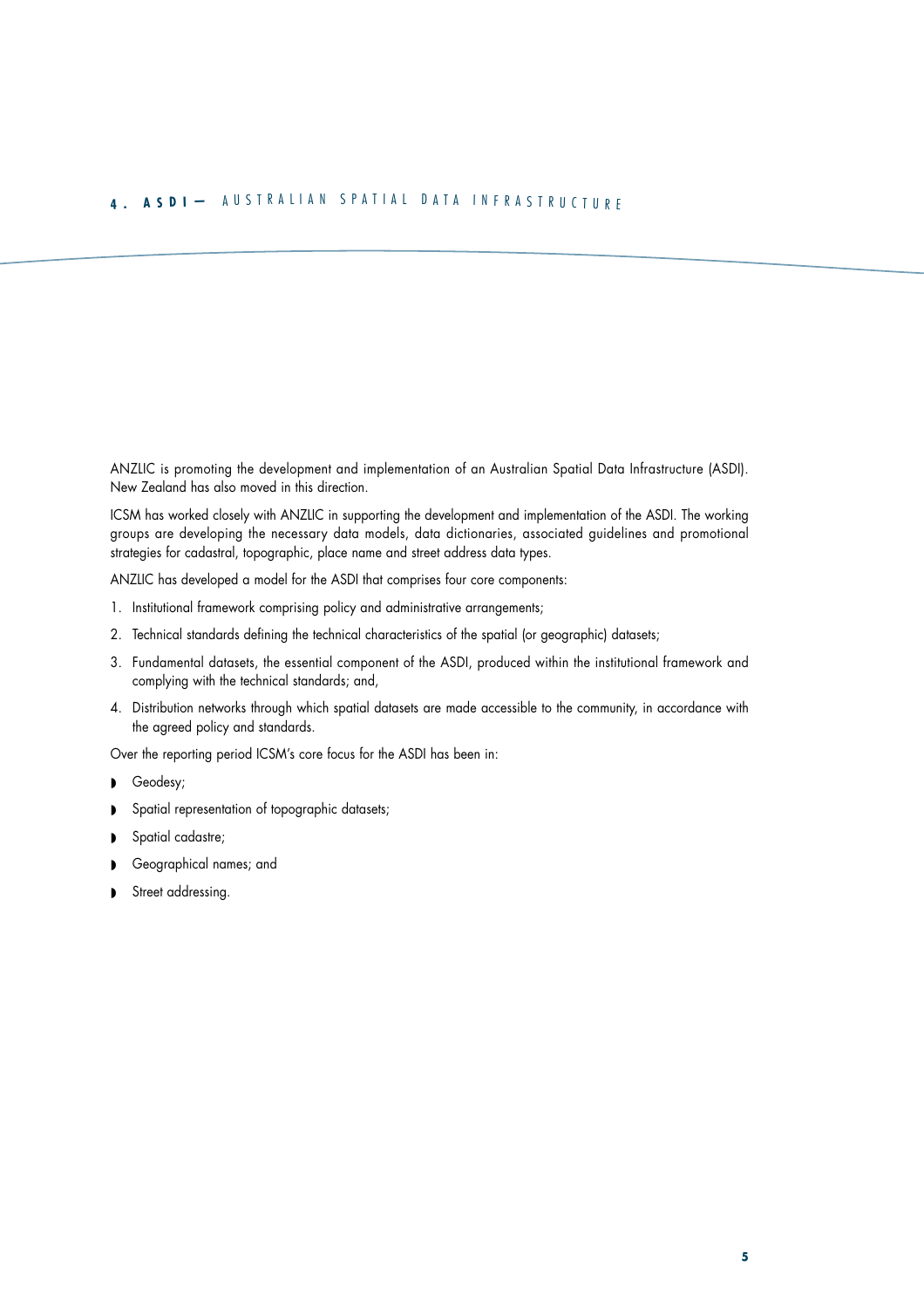<span id="page-7-0"></span>

#### **5.1 Geodesy**

Geodesy provides the positional framework for all surveying, mapping and geographic information applications in Australia. The ICSM Geodesy Technical Sub-Committee is made up of technical specialists from jurisdictions within Australia and New Zealand and is responsible for providing advice on geodetic issues. The main role of this subcommittee is to maintain a compatible geodetic infrastructure across Australia, New Zealand and internationally and assist ICSM meet its objectives.

Geodesy Technical Sub-Committee achievements during 1998–2000 include:

- ◗ Development of national, State and Territory transformation parameters to the Geocentric Datum of Australia (GDA) from the Australian Geodetic Datum (AGD);
- ◗ Development of grid transformations for Tasmania,Western Australia, Victoria, Queensland, NSW/ACT and Northern Territory;
- ◗ Development of GDA implementation strategies for the Commonwealth and all States and Territories within Australia:
- ◗ Implementation of the Geodetic Datum of New Zealand (GDNZ2000) in New Zealand;
- ◗ Development of the ICSM *GDA Technical Manual* (*www.anzlic.org.au/icsm/gdatm/*); and
- ◗ Accurate GPS survey of original Australia Height Datum (AHD) tide gauge bench marks, as part of the evaluation of the AHD and to link the AHD to a global vertical datum.

### **5.2 Geocentric Datum Promotion**

The Geocentric Datum of Australia (GDA) is a new coordinate system for Australia which is compatible with the Global Positioning System (GPS). GDA superseded the existing Australia Geodetic Datum (AGD) coordinate systems (both AGD66 and AGD84).

The Geocentric Datum Promotions Working Group is made up of representatives from each Commonwealth, State and Territory agency in Australia and New Zealand.

The primary aim of the Working Group has been to provide sufficient information to users of survey, mapping and spatial data to help them make informed decisions on when and how to move from AGD to GDA.

The GDA material includes:

- ◗ Webpage, *www.anzlic.org.au/icsm/gda/* as the primary reference site for GDA related material;
- ◗ Brochures: *Know Where You Stand With GDA* and *Get In Step With The Geocentric Datum: Discussing the Business Issues* (which was also badged for use in New Zealand);
- ◗ CD-ROM: containing factsheets, brochures, video, technical manual and other support material, software and transformation files for both New Zealand and Australia;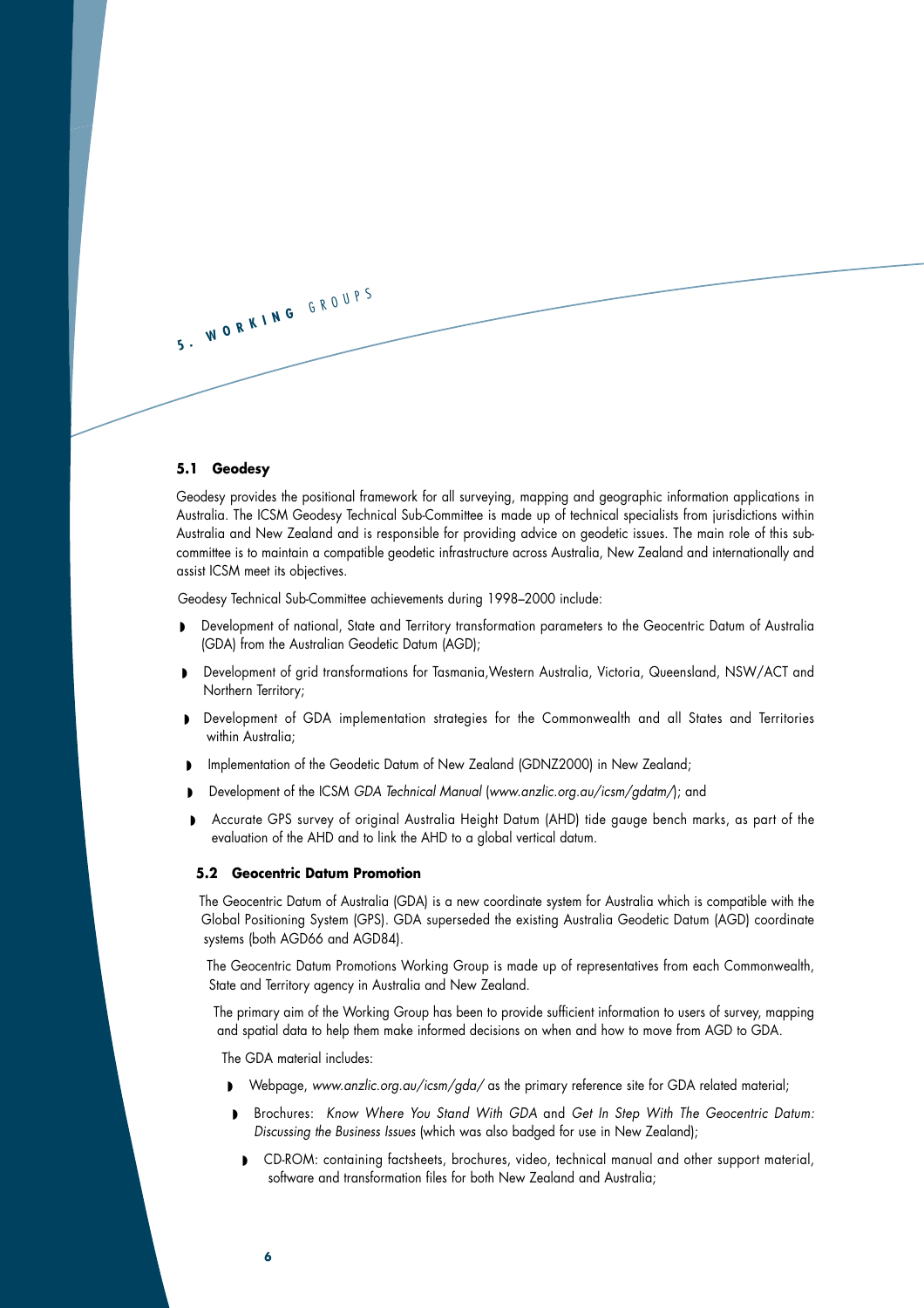- <span id="page-8-0"></span>◗ Video: *Going Geocentric* (also badged for New Zealand use);
- ◗ Three information (or fact) sheets to support special interest topics, *Maps and the GDA, Transformation Options* and *GDA Grid Transformation Using Distortion Modelling*.

## **5.3 Topographic Data**

Topographic data is not only critical for the production of base maps it provides a digital base for a wide range of electronic products. Topographic data is a fundamental dataset (or Theme) in the framework of the ASDI. ICSM has accepted sponsorship of the *"Spatial Representation of Topographic Features"* Theme of the ASDI. In line with the sponsorship role, ICSM completely reviewed its operations relating to topographic data. As part of the review the activities of the previous Topographic Data, Data Dictionary and Unique Identifiers Groups were combined into the one Topographic Working Group and were charged with the task of developing a comprehensive Data Model and Dictionary.

The Working Group has developed the preliminary version of the Data Model and Data Dictionary. The group is also investigating the issues surrounding incremental update, feature level metadata, and development of a topographic data manual.

More information can be found at *www.anzlic.org.au/icsm/topo/*

#### **5.4 Cadastral Data**

The cadastre is a fundamental layer of development of any land information system and is critical to the administration of land ownership, management and development.

The Cadastral Working Group has largely completed a national cadastral data model and cadastral data dictionary as part of ICSM's commitment to the ASDI. It has also defined a minimum metadata specification for a national cadastral dataset, and has started investigation into encoding mechanisms for the transfer of data. As with the other working groups, incremental update and development of an integrated manual is currently being considered.

More information can be found at *www.anzlic.org.au/icsm/cadastral/*

### **5.5 Place Names**

Place names are a critical element in the day to day operation of individuals and corporations and are used as one of the primary forms of referencing in many activities. The Committee for Geographical Names in Australasia (CGNA) is a permanent committee within ICSM and is responsible for providing advice on place naming issues.

CGNA achievements from 1998–2000 include:

- ◗ Revision of the *Toponymic Guidelines for Australia* originally published in 1995. These guidelines set out names, designators and policies for recording names in Australia;
- ◗ Revision of the *Gazetteer of Australian Geographical Place Names*;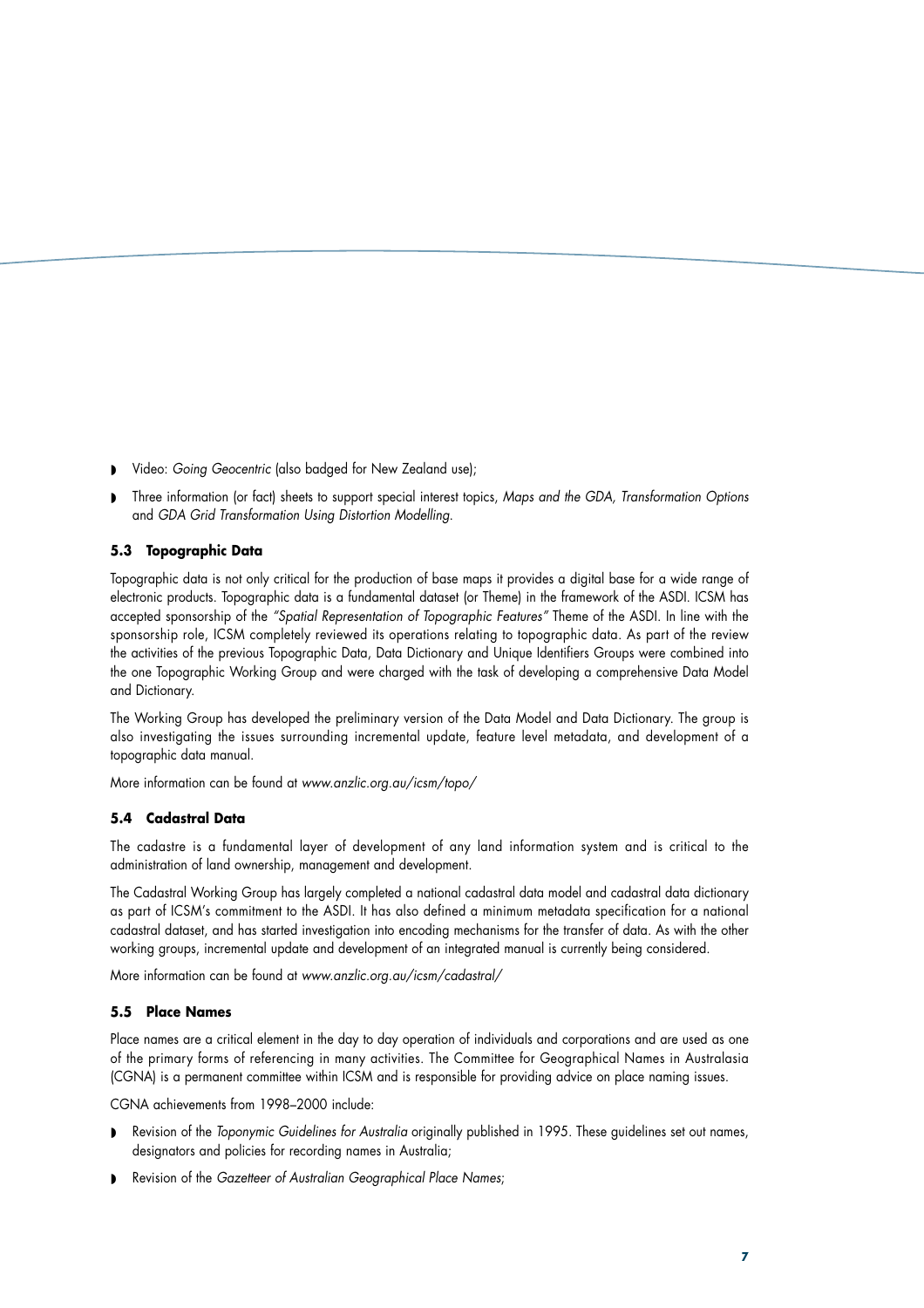- <span id="page-9-0"></span>◗ Production of *Guidelines for the Recording and Use of Aboriginal and Torres Strait Islander Place Names*;
- Development of a place names data model consistent with the aims of the ASDI initiatives; and
- ◗ Encouraging the adoption of recognised naming practices both in Australia and New Zealand.

More information can be found at *www.anzlic.org.au/icsm/cgna/*

## **5.6 Street Addressing**

Street addresses are the most widely used method of referencing individual properties and businesses in Australia and New Zealand. The Street Address Working Group was formed in 1998 to help develop nationally consistent addressing practices and standards across Australia and New Zealand.

The Working Group has reviewed all the existing addressing standards in Australia and reviewed addressing standards internationally. The group has developed a revised standard which incorporates:

- ◗ Consistent treatment of both urban and rural addressing practices;
- Geocoding of addresses; and
- ◗ Complex addressing (for example shopping centres, industrial estates, and retirement villages).

The group has also developed an extensive strategy to promote the adoption of consistent addressing practices across Australia and New Zealand.

More information can be found at *www.anzlic.org.au/icsm/street/*

## **5.7 Tides and Sea Level**

Tides and sea level information is used on a daily basis by a wide range of people. It is critical in the daily management of ports, prediction of currents, weather conditions and planning oil spill responses. Sea level monitoring has also become an important tool in the monitoring and research into long term climate change.

The Permanent Committee on Tides and Mean Sea Level (PCTMSL) is a technical subcommittee of ICSM. The role of the PCTMSL is to:

- ◗ Coordinate a national database of tidal records;
- Develop national standards and best practice guidelines for tidal related matters;
- Act as a focal point for national enquiries relating to tides and mean sea level; and
- ◗ Identify the long term tide and sea level management requirements for Australia and New Zealand.

The PCTMSL is made up of national, State and port authorities and scientific groups involved in the determination of tides and sea levels in Australia.

More information can be found at *www.anzlic.org.au/icsm/tides/*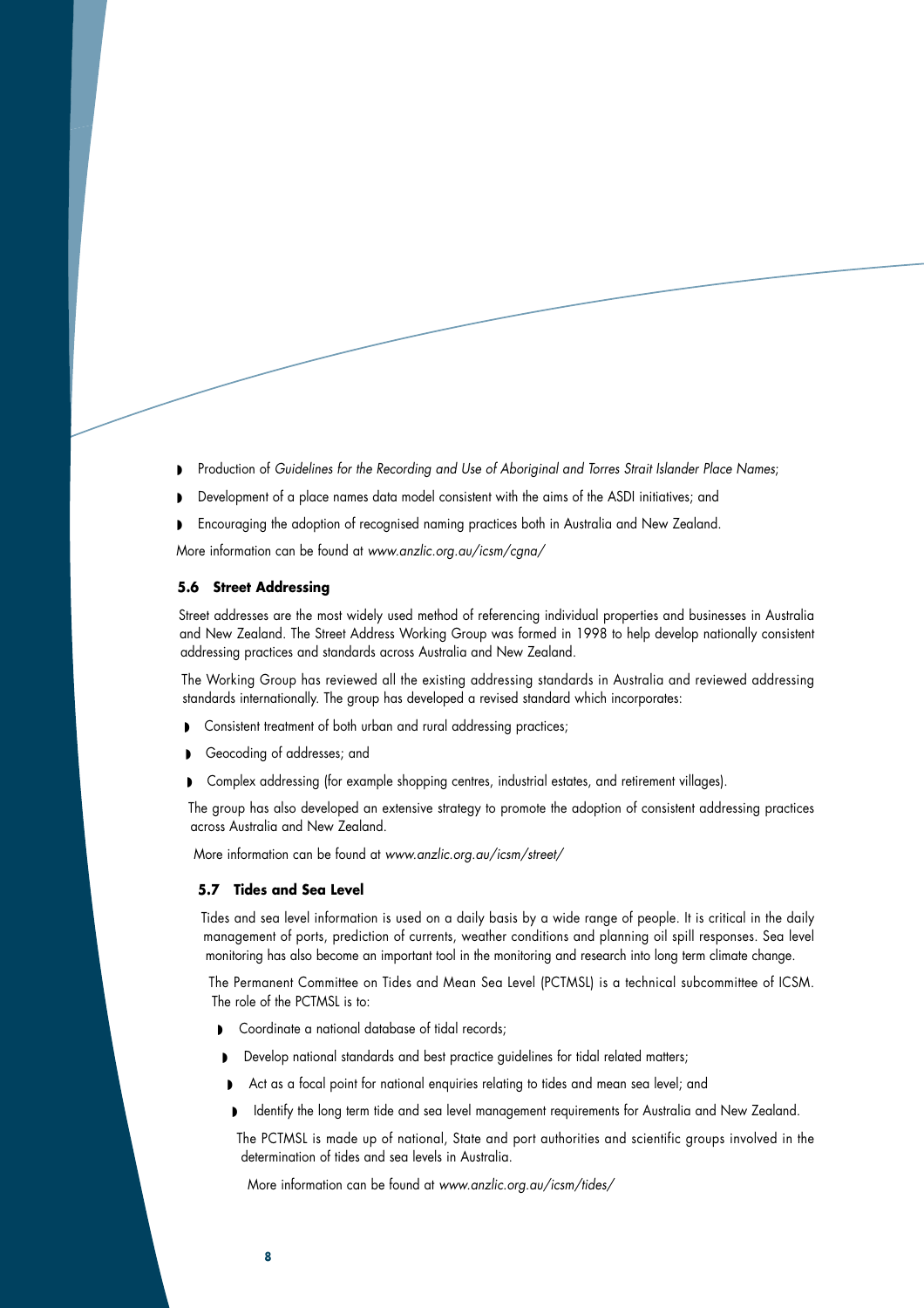# <span id="page-10-0"></span>**<sup>6</sup> . <sup>F</sup> <sup>U</sup> <sup>T</sup> <sup>U</sup> <sup>R</sup> <sup>E</sup>** <sup>D</sup> <sup>I</sup> <sup>R</sup> <sup>E</sup> <sup>C</sup> <sup>T</sup> <sup>I</sup> <sup>O</sup> <sup>N</sup>

During the next five years, ICSM will undertake the following leadership roles in the areas of land and seabed measurement and representation:

- ◗ Continue to provide a sponsorship role within the context of the Australian Spatial Data Infrastructure (ASDI) and the New Zealand initiative for a framework for government held data with respect to geodesy, cadastral surveying, topography, hydrography, place names and street addresses;
- ◗ Development of strategic direction for the provision and integration of spatial data of national significance;
- Development and publication of best practice guidelines, national technical policies, standards, specifications and data models particularly for geodesy, cadastral surveying, topography, hydrography, place names and street addresses;
- ◗ Sharing of knowledge and experiences;
- ◗ Communication and relationship development with key stakeholders in government, industry and the user community;
- ◗ Co-operation in and coordination of inter-jurisdictional projects;
- ◗ Encouragement of consistency for jurisdictional policies, standards, programs and priorities;
- ◗ Promotion of data integration;
- ◗ Provision of technical advice and support to other coordinating bodies;
- ◗ Encouragement and sponsoring of research;
- ◗ Facilitation of the involvement of industry in ICSM activities;
- ◗ Maintenance of international liaison; and
- **•** Leadership in the broader role of cadastral surveying and mapping.

More information can be found at *www.anzlic.org.au/icsm/about/*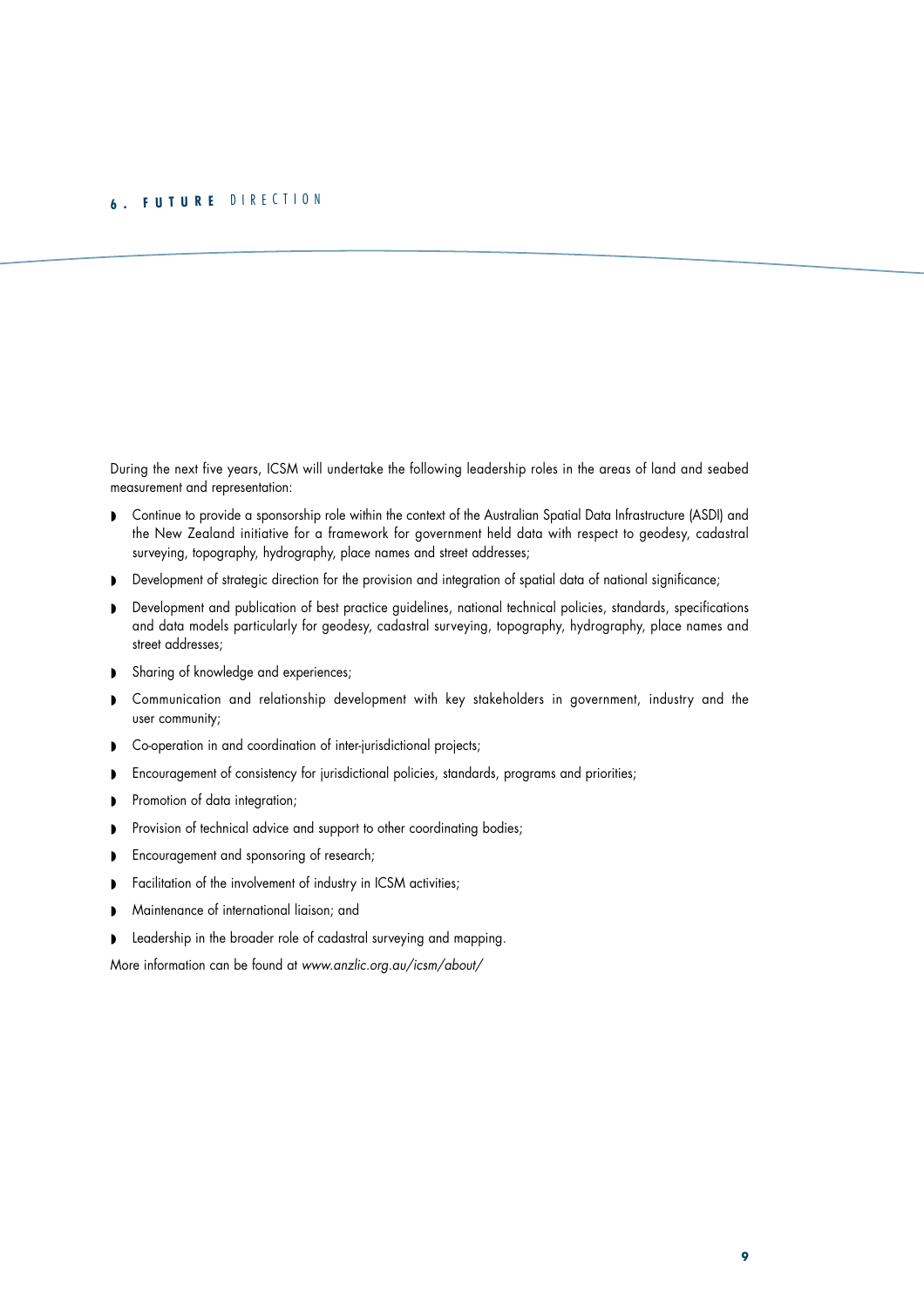<span id="page-11-0"></span>

Revenue for ICSM activities has been generated primarily from member agencies through subscriptions and "third party" contributions from government and industry.



Expenditure has occurred over five ICSM program components.

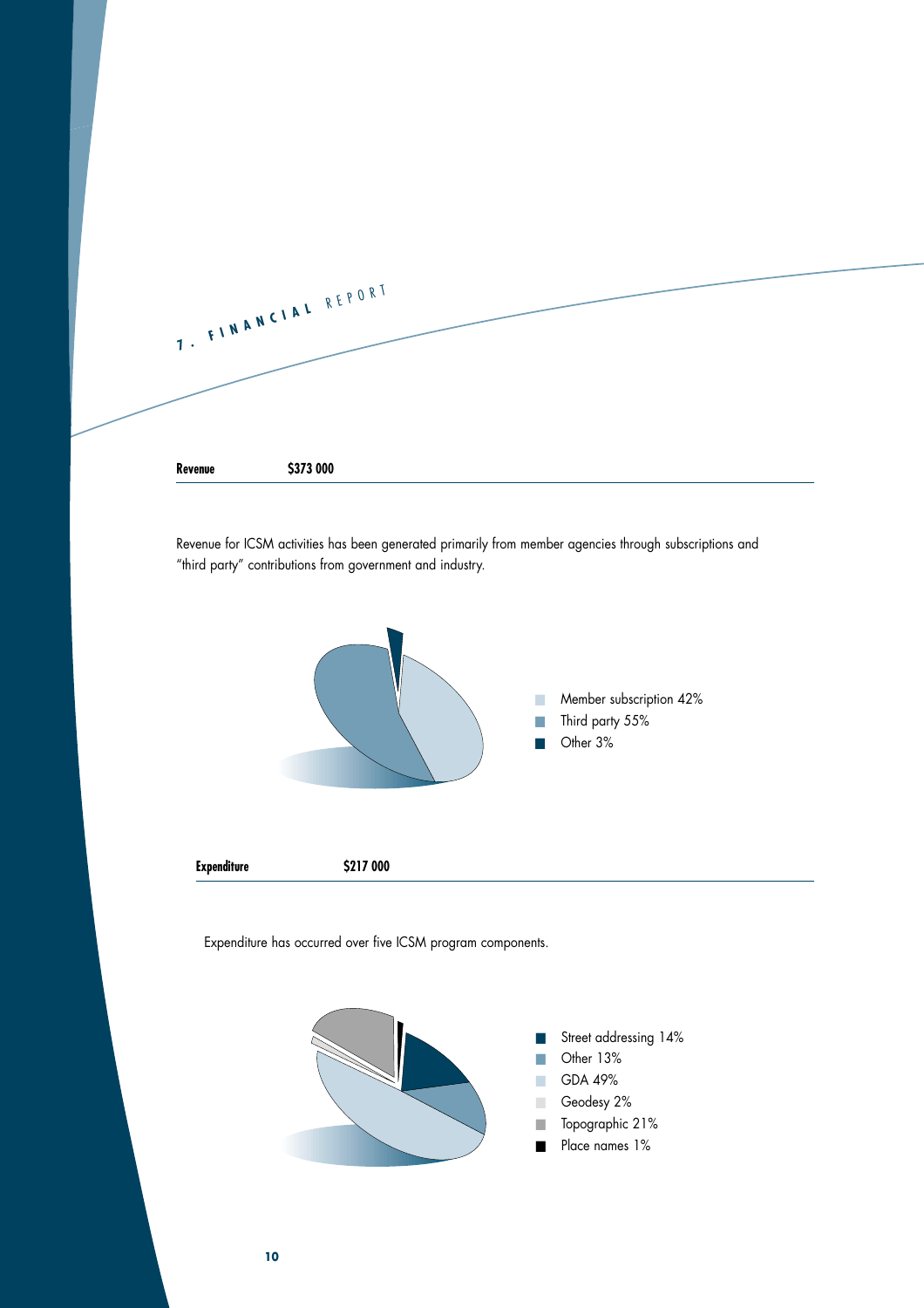## <span id="page-12-0"></span>**<sup>8</sup> . <sup>M</sup> <sup>E</sup> <sup>M</sup> <sup>B</sup> <sup>E</sup> <sup>R</sup> <sup>S</sup> <sup>H</sup> <sup>I</sup> <sup>P</sup>**

## **Australian Capital Territory**

Mr. Rod Menzies Chief Surveyor ACT Land Information Centre Department of Urban Services GPO Box 1908 CANBERRA ACT 2601 Tel: (02) 6207 1965 Fax: (02) 6207 1944

## **Commonwealth**

Mr. Doug White Manager, Public Interest Mapping AUSLIG PO Box 2 BELCONNEN ACT 2616

Tel: (02) 6201 4263 Fax: (02) 6201 4368

Colonel Doug Stedman Strategic Command Division Directorate of Strategic Military Geographic Information Department of Defence  $R5-SR-42$ Russell Offices CANBERRA ACT 2600 Tel: (02) 6265 0514

Fax: (02) 6265 0503

Captain Geoff Geraghty Hydrographer, RAN Australian Hydrographic Office Locked Bag 8801 South Coast Mail Centre NSW 2521 Tel: (02) 4221 8683 Fax: (02) 4221 8599

#### **New South Wales**

Mr. Paul Harcombe Deputy Surveyor General Department of Information Technology and Management PO Box 143 BATHURST NSW 2795 Tel: (02) 6332 8208 Fax: (02) 6332 8217

## **Queensland**

Mr. Graeme Rush General Manager, Surveying & Mapping Department of Natural Resources Locked Bag 40 COORPAROO DELIVERY CENTRE QLD 4151 Tel: (07) 3896 3118 Fax: (07) 3896 3765

#### **Victoria**

Mr Keith Bell Surveyor General of Victoria Land Victoria 2/456 Lonsdale Street MELBOURNE VIC 3000 Tel: (03) 9603 5360 Fax: (03) 9603 5170

Mr. Peter Ramm Manager, Geodetic Land Victoria PO Box 500 EAST MELBOURNE VIC 3002 Tel: (03) 9269 4537 Fax: (03) 9269 4500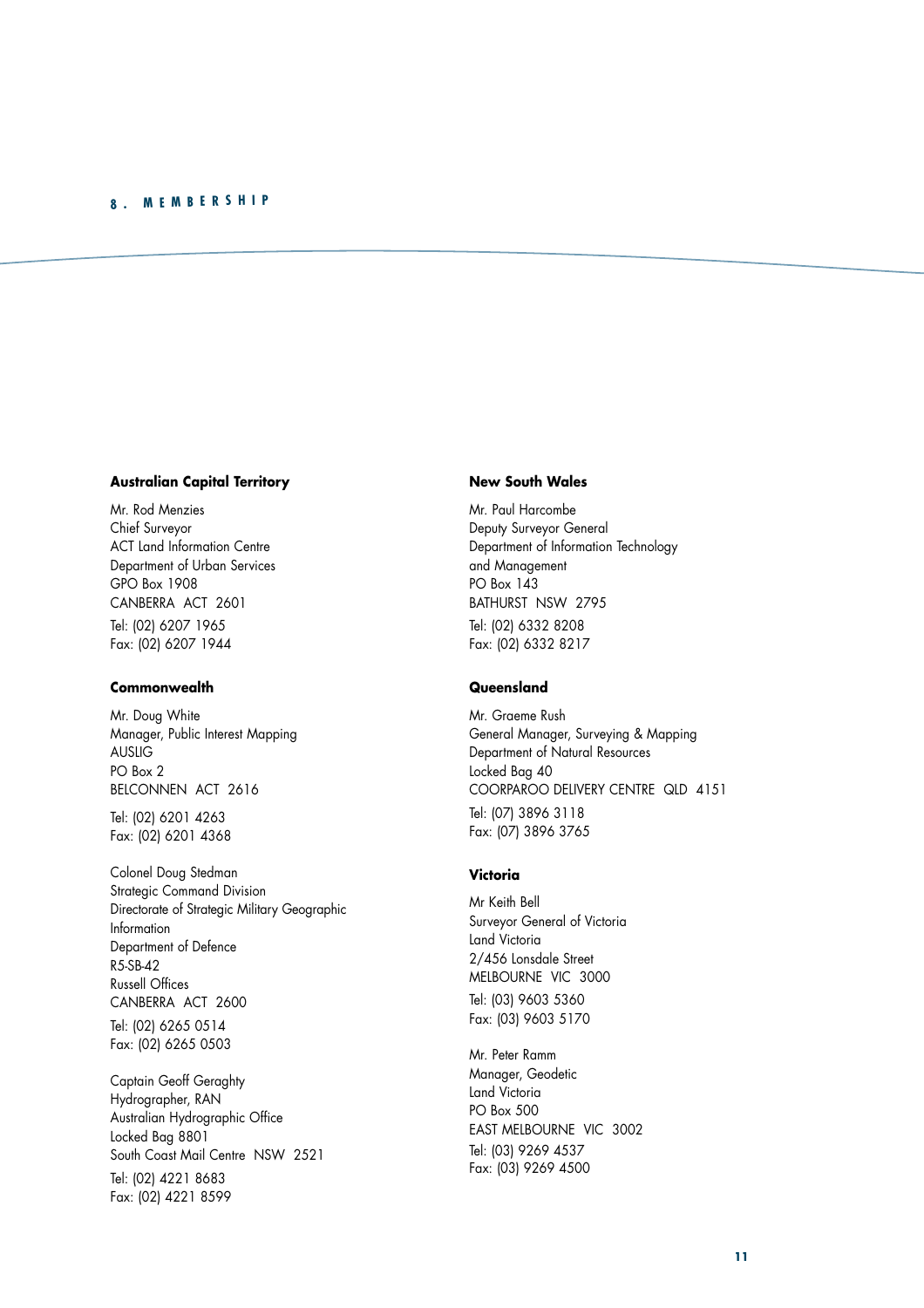#### **South Australia**

Mr. Andrew Jones Manager, Spatial Policy and Management Resource Information Division Department for Environment and Heritage PO Box 550 MARLESTON SA 5033

Tel: (08) 8226 4949 Fax: (08) 8293 4898

Mr Peter Kentish Surveyor-General — Manager Land Boundaries Branch, Land Services Group Department for Administrative & Information Services GPO Box 1354 ADELAIDE SA 5001 Tel: (08) 8226 4036 Fax: (08) 8226 3939

#### **Western Australia**

Mr. Henry Houghton Director, Land Information Services Department of Land Administration PO Box 2222 MIDLAND WA 6936 Tel: (08) 9273 7467

Fax: (08) 9273 7676

## **Tasmania**

Mr. Chris Rowe Surveyor General of Tasmania Office of the Surveyor General Department of Primary Industries, Water and Environment GPO Box 44A HOBART TAS 7001 Tel: (03) 6233 3238 Fax: (03) 6233 6775

#### **Northern Territory**

Mr. Trevor Menzies Surveyor General of NT Department of Lands Planning and Environment GPO Box 1680 DARWIN NT 0801 Tel: (08) 8999 6839 Fax: (08) 8999 7750

## **New Zealand**

Mr. Tony Bevin Surveyor-General Land Information New Zealand CPO Box 5501 WELLINGTON NEW ZEALAND

Tel: +64 4 498 9694 Fax: +64 4 472 2244

Mr. John Spittal Chief Topographer/Hydrographer Land Information New Zealand CPO Box 5501 WELLINGTON NEW ZEALAND

Tel: +64 4 471 6856 Fax: +64 4 471 6894

## **Executive Officer — ICSM**

Mr. Brian Burbidge Executive Officer **ICSM** PO Box 2 BELCONNEN ACT 2616 Tel: (02) 6201 4292 Fax: (02) 6201 4366 Email: icsm@auslig.gov.au WWW: www.anzlic.org.au/icsm/